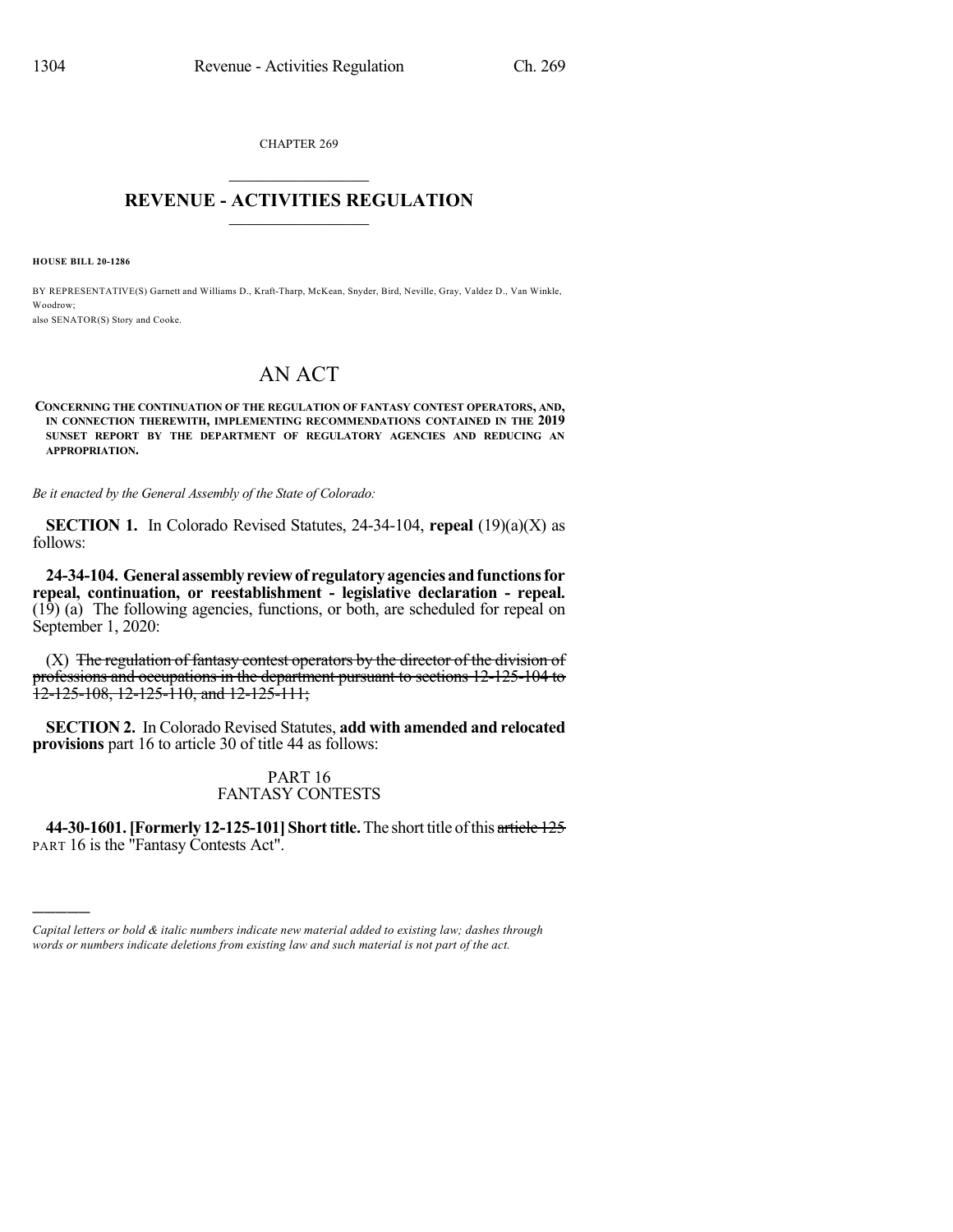**44-30-1602. [Formerly 12-125-102] Applicability of common provisions.** Articles PARTS 1 and  $2\theta$  3 of this title 12 ARTICLE 30 apply, according to their terms, to this article 125 PART 16 UNLESS THE CONTEXT OTHERWISE REQUIRES.

**44-30-1603. [Formerly 12-125-103] Definitions.** As used in this article 125 PART 16, unless the context otherwise requires:

(1) "Confidential information" meansinformation related to the play of a fantasy contest by fantasy contest players obtained as a result of or by virtue of a person's employment.

(2) "DIRECTOR" MEANS THE DIRECTOR OF THE DIVISION OF GAMING OR THE DIRECTOR'S DESIGNEE.

 $(2)$  (3) "Entry fee" means cash or cash equivalents that are required to be paid by a fantasy contest player to a fantasy contest operator in order to participate in a fantasy contest.

 $(3)$  (4) "Fantasy contest" means a fantasy or simulated game or contest in which:

(a) The value of all prizes and awards offered to winning participants is established and made known to the participants in advance of the contest;

(b) All winning outcomes reflect the relative knowledge and skill of the participants and are determined predominantly by accumulated statistical results of the performance of athletes in fully completed sporting events; except that a sporting event that has been called or suspended due to weather or any other natural or unforseen event is considered fully completed; and

(c) Winning outcomes are not based on randomized or historical events or on the score, point spread, or any performance of any single actual sports team or combination of the teams or solely on any single performance of an individual athlete in any single actual sporting event.

 $(4)$  (5) "Fantasy contest operator" means a person or entity that offers fantasy contests with an entry fee for a cash prize to members of the public.

(5) (6) "Fantasy contest player" means a person who participates in a fantasy contest with an entry fee offered by a fantasy contest operator.

 $(6)(7)$  "Small fantasy contest operator" means a fantasy contest operator that has no more than seven thousand five hundred fantasy contest playersinColorado with active accounts who participate in fantasy contests with an entry fee.

**44-30-1604. [Formerly 12-125-104] Rules - procedures - continuity of provisions andenforcement actions- repeal.**(1)(a) The director OF THE DIVISION OF GAMING shall promulgate reasonable rules for the ADMINISTRATION AND ENFORCEMENT OF THIS PART 16, INCLUDING RULES GOVERNING THE identification, licensing, and fingerprinting of applicants for licensure.

(b) (I) ANY RULES OF THE DIRECTOR OF THE DIVISION OF PROFESSIONS AND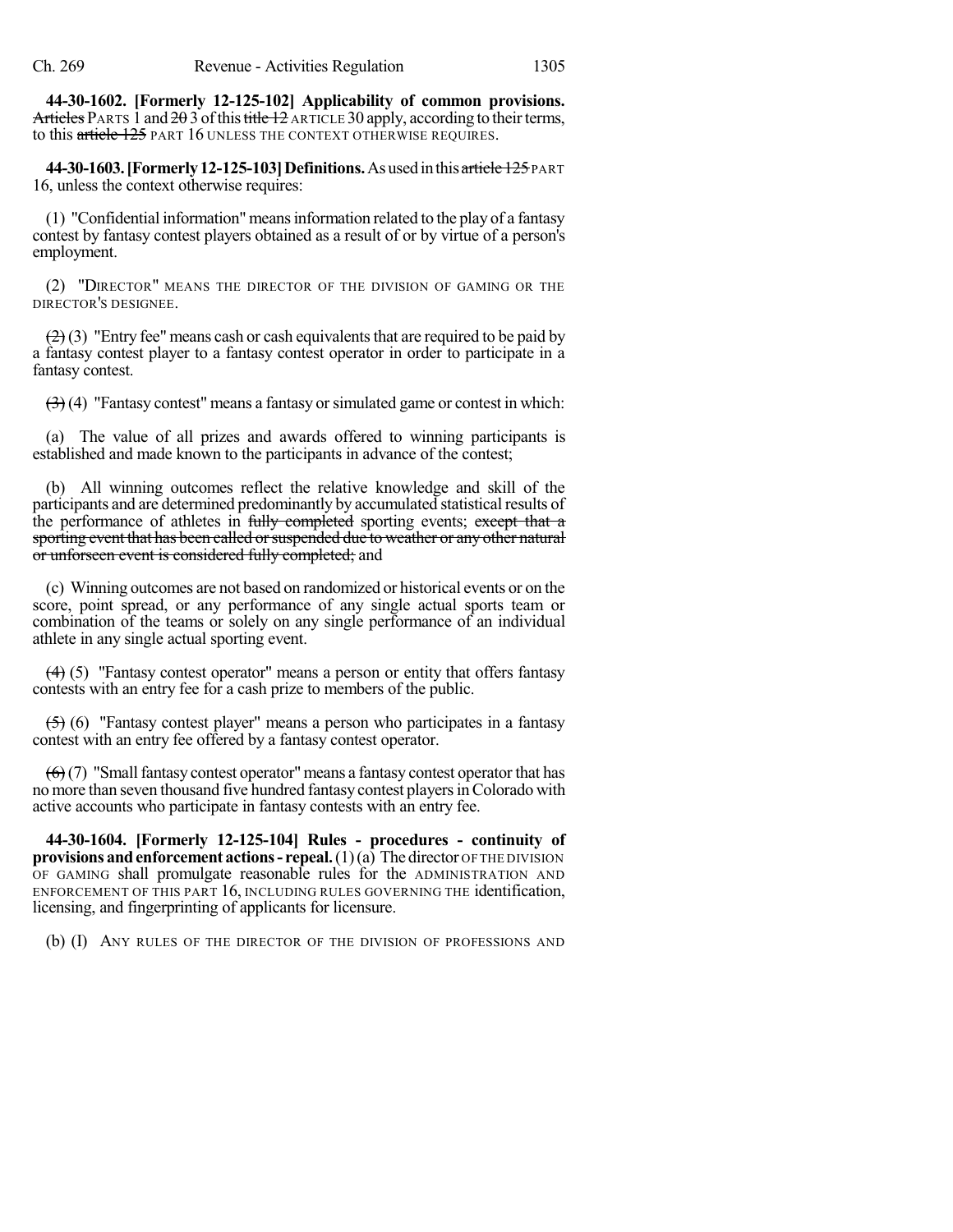OCCUPATIONS IN THE DEPARTMENT OF REGULATORY AGENCIES IN EFFECT ON SEPTEMBER 1, 2020, UNDER ARTICLE 125 OF TITLE 12 CONTINUE IN EFFECT THEREAFTER AS THOUGH THEY HAD BEEN PROMULGATED BY THE DIRECTOR OF THE DIVISION OF GAMING UNDER THIS PART 16. REFERENCES IN ANY SUCH RULE TO THE DIRECTOR OF THE DIVISION OF PROFESSIONS AND OCCUPATIONS ARE DEEMED TO REFER TO THE DIRECTOR OF THE DIVISION OF GAMING.

(II) THIS SUBSECTION (1)(b) WILL BE REPEALED IF THE DIRECTOR OF THE DIVISION OF GAMING PROMULGATES RULES PURSUANT TO SUBSECTION  $(1)(a)$  OF THIS SECTION AND THE RULES TAKE EFFECT. THE DIRECTOR OF THE DIVISION OF GAMING SHALL NOTIFY THE REVISOR OF STATUTES IN WRITING OF THE DATE ON WHICH THE CONDITION SPECIFIED IN THIS SUBSECTION  $(1)(b)(II)$  has occurred by E-Mailing THE NOTICE TO REVISOROFSTATUTES.GA@STATE.CO.US. THIS SUBSECTION  $(1)(b)$  is REPEALED, EFFECTIVE UPON THE DATE IDENTIFIED IN THE NOTICE THAT THE RULES TAKE EFFECT OR, IF THE NOTICE DOES NOT SPECIFY THAT DATE, UPON THE DATE OF THE NOTICE TO THE REVISOR OF STATUTES.

(2) (a) For purposes of Any hearing, investigation, accusation, or other matter coming before the director pursuant to this article 125, section 12-20-403 (2) and (3) apply INITIATED BY OR PENDING BEFORE THE DIRECTOR OF THE DIVISION OF PROFESSIONS AND OCCUPATIONS AS OF SEPTEMBER 1, 2020, UNDER ARTICLE 125 OF TITLE 12CONTINUES THEREAFTER AS THOUGH INITIATED BY OR PENDING BEFORE THE DIRECTOR OF THE DIVISION OF GAMING UNDER THIS PART 16. IN ANY SUCH MATTER, REFERENCES IN PLEADINGS OR OTHER DOCUMENTS TO THE DIRECTOR OF THE DIVISION OF PROFESSIONS AND OCCUPATIONS ARE DEEMED TO REFER TO THE DIRECTOR OF THE DIVISION OF GAMING.

(b) THIS SUBSECTION (2) WILL BE REPEALED IF THE DIRECTOR OF THE DIVISION OF GAMING RESOLVES ALL MATTERS SPECIFIED IN SUBSECTION (2)(a) OF THIS SECTION AND ALL APPLICABLE JUDICIAL REVIEW OF THE MATTERS HAVE BEEN FINALIZED.THE DIRECTOR OF THE DIVISION OF GAMING SHALL NOTIFY THE REVISOR OF STATUTES IN WRITING OF THE DATE ON WHICH THE CONDITION SPECIFIED IN THIS SUBSECTION  $( 2)( \)$  HAS OCCURRED BY E-MAILING THE NOTICE TO REVISOROFSTATUTES.GA@STATE.CO.US. THIS SUBSECTION (2) IS REPEALED, EFFECTIVE UPON THE DATE IDENTIFIED IN THE NOTICE THAT THE CONDITION HAS OCCURRED OR, IF THE NOTICE DOES NOT SPECIFY THAT DATE, UPON THE DATE OF THE NOTICE TO THE REVISOR OF STATUTES.

**44-30-1605. [Formerly 12-125-105] Registration.** (1) On and after July 1, 2017 SEPTEMBER 1, 2020, an entity shall not operate as a small fantasy contest operator unless the entity is registered with the director. On and after  $J_{\text{t}}/J_{\text{t}}$ ,  $2017$ SEPTEMBER 1, 2020, an individual who is not operating through an entity shall not operate as a small fantasy contest operator unless the individual is registered with the director.

(2) A small fantasy contest operator is subject to all of the provisions of this article 125 PART 16; except that:

(a) A small fantasy contest operator need only be registered, not licensed, in order to offer fantasy contests for a fee, a small fantasy contest operator is not subject to the requirements of section 12-125-107 (2) regarding an annual audit; and a small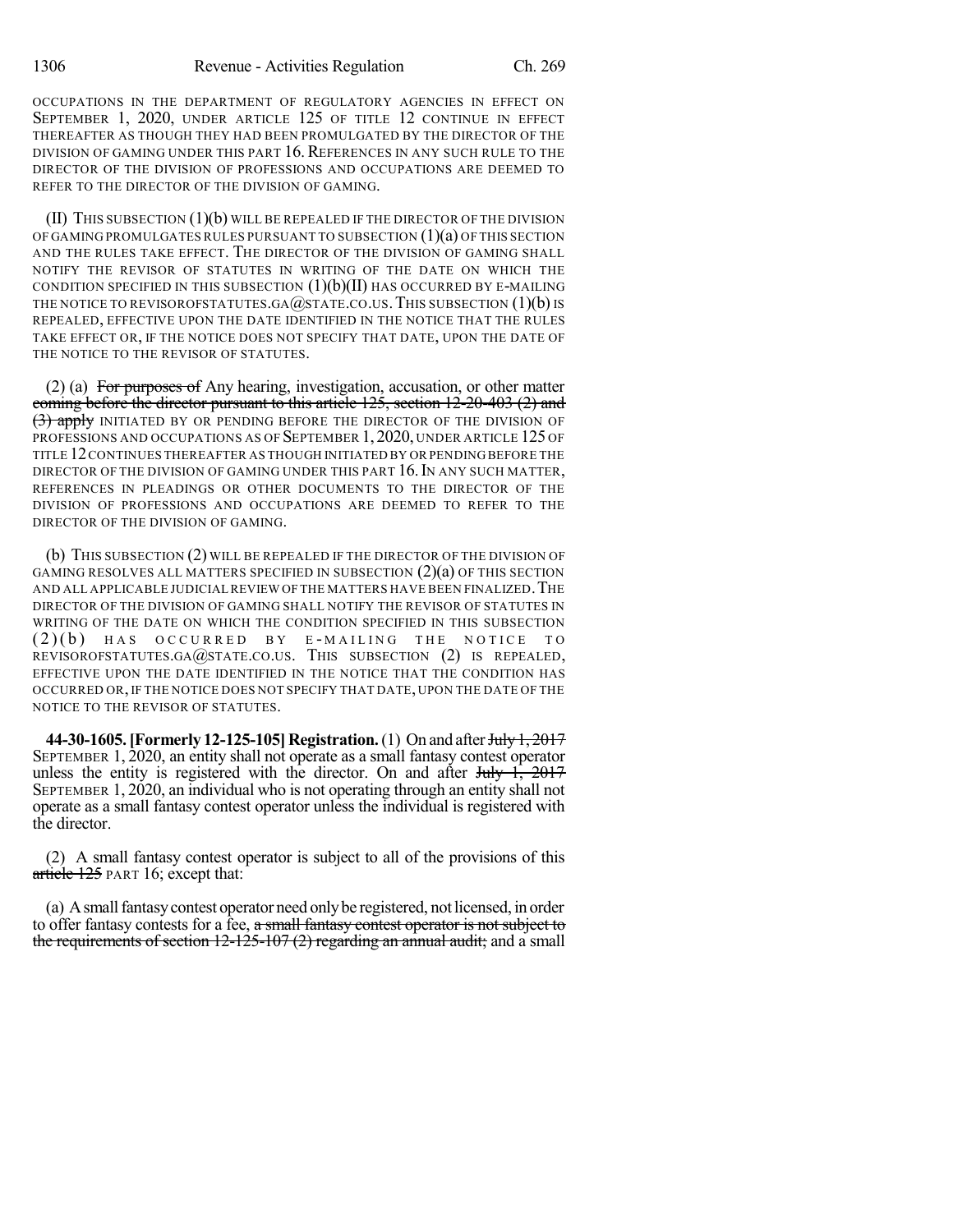fantasy operator is subject to section  $12 - 125 - 106 (3)$  44-30-1606 (3); and

(b) The director shall:

(I) Establish a registration process for small fantasy contest operators; and

(II) Not initiate an investigation of a potential violation of this article  $125$  PART 16 by a small fantasy contest operator except upon the filing of a complaint with the director that the director reasonably believes warrants investigation.

**44-30-1606. [Formerly 12-125-106] Licensing - rules.** (1)(a) On and after July 1, 2017 SEPTEMBER 1,2020, an entity shall not operate as a fantasy contest operator unless the entity is licensed by the director. On and after  $J_{\text{t}}/J_{\text{t}}$ ,  $\frac{2017}{2017}$  SEPTEMBER 1, 2020, an individual who is not operating through an entity shall not operate as a fantasy contest operator unless the individual is licensed as a fantasy contest operator bythe director.NOTWITHSTANDING ANY PROVISION OF THIS PART 16TO THE CONTRARY, THE DIRECTOR SHALL ISSUE A LICENSE TO OPERATE AS A FANTASY CONTEST OPERATOR TO ANY ENTITY OR INDIVIDUAL THAT, AS OF AUGUST 30, 2020, HELD A VALID LICENSE ISSUED BY THE DEPARTMENT OF REGULATORY AGENCIES TO OPERATE AS A FANTASY CONTEST OPERATOR.

(b) An applicant for licensure must pay license, renewal, and reinstatement fees established by the director consistent with section  $12-20-105$  44-30-203 and other authorities. A license issued pursuant to this article 125 is subject to the renewal, expiration, reinstatement, and delinquency fee provisions specified in section  $12-20-202$  (1) and (2). A person that continues to practice once a license has expired is subject to the penalties provided in this article  $\overline{125}$  and section  $12{\text -}20{\text -}202$  (1) THE DIRECTOR MAY PROMULGATE REASONABLE RULES PERTAINING TO THE RENEWAL, EXPIRATION, AND REINSTATEMENT OF LICENSES. THE DIRECTOR SHALL TRANSMIT ALL FEES COLLECTED TO THE STATE TREASURER, WHO SHALL CREDIT THEM TO THE SPORTS BETTING FUND CREATED IN SECTION 44-30-1509.

(2) Applications for licensure as a fantasy contest operator must:

(a) Be verified by the oath or affirmation of the person or persons asthe director may prescribe;

(b) Be made to the director on forms prepared and furnished by the director; and

(c) Set forth such information as the director may require to enable the director to determine whether an applicant meets the requirements for licensure under this article 125 PART 16. The information must include:

(I) The name and address of the applicant;

(II) If a partnership, the names and addresses of all of the partners, and if a corporation, association, or other organization, the names and addresses of the president, vice president, secretary, and managing officer, together with all other information deemed necessary by the director; and

(III) A designation of the responsible party who is the agent for the licensee for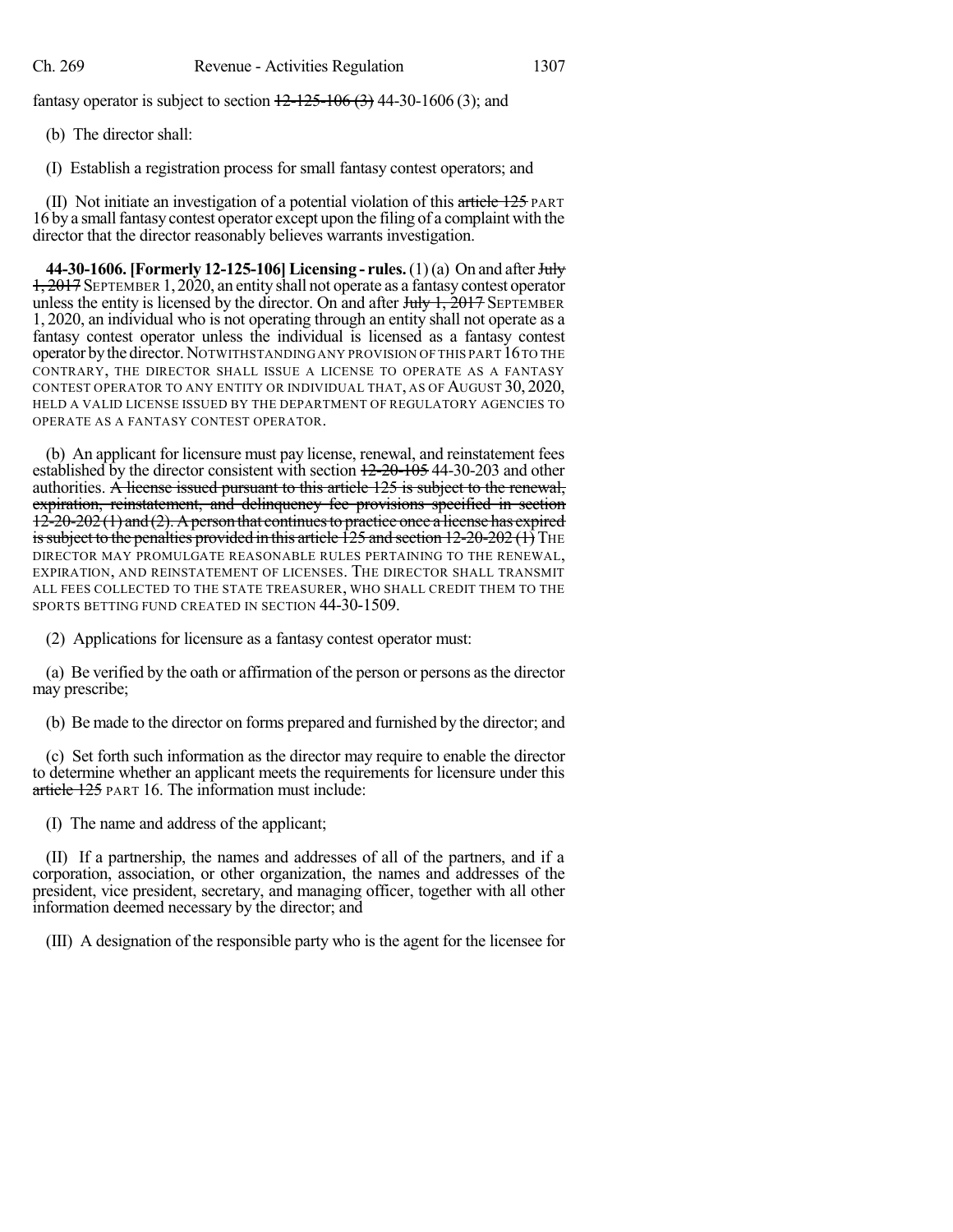all communications with the director.

(3) (a) An applicant may not be eligible for licensure or registration as a fantasy contest operator or licensure renewal if the applicant or any of its officers, directors, or general partners has been convicted of or has entered a plea of nolo contendere or guilty to a felony.

(b) The director is governed by section 24-5-101 in considering the conviction or plea of nolo contendere to a felony for any individual subject to a criminal history record check pursuant to subsection (4) of this section.

(4) With the submission of an application for a license granted pursuant to this section, each applicant and its officers, directors, and general partners shall submit a complete set of his or her fingerprints to the Colorado bureau of investigation for the purpose of conducting fingerprint-based criminal history record checks. The Colorado bureau of investigation shall forward the fingerprints to the federal bureau of investigation for the purpose of conducting fingerprint-based criminal history record checks. A person who has previously submitted fingerprints for state or local licensing purposes may request the use of the fingerprints on file. The directorshall require a name-based criminal history record check, as defined in section 22-2-119.3  $(6)$  $(d)$ , for a person who has twice submitted to a fingerprint-based criminal history record check and whose fingerprints are unclassifiable or when the results of a fingerprint-based criminal history record check of a person performed pursuant to thissubsection (4) reveal a record of arrest without a disposition. The directorshall use the information resulting from the fingerprint-based or name-based criminal history record check to investigate and determine whether an applicant is qualified to hold a license pursuant to this section. The director may verify the information an applicant is required to submit. The applicant shall pay the costs associated with the fingerprint-based criminal history record check to the Colorado bureau of investigation. The applicant is responsible for the costs associated with a name-based criminal history record check.

(5) A fantasy contest operator shall not conduct, operate, or offer a fantasy contest that:

(a) Utilizes:

(I) Video or mechanical reels or symbols or any other depictions of slot machines, poker, blackjack, craps, or roulette; or

(II) Anydevice that qualifies asorreplicates gamesthat constitute limited gaming under section 9 of article XVIII of the Colorado constitution; or

(b) Includes a university, college, high school or youth sporting event.

**44-30-1607. [Formerly 12-125-107] Consumer protections.** (1) A fantasy contest operator, including a small fantasy contest operator, shall implement commercially reasonable procedures for fantasy contests with an entry fee, which procedures are designed to:

(a) Prevent employees of the fantasy contest operator, including a small fantasy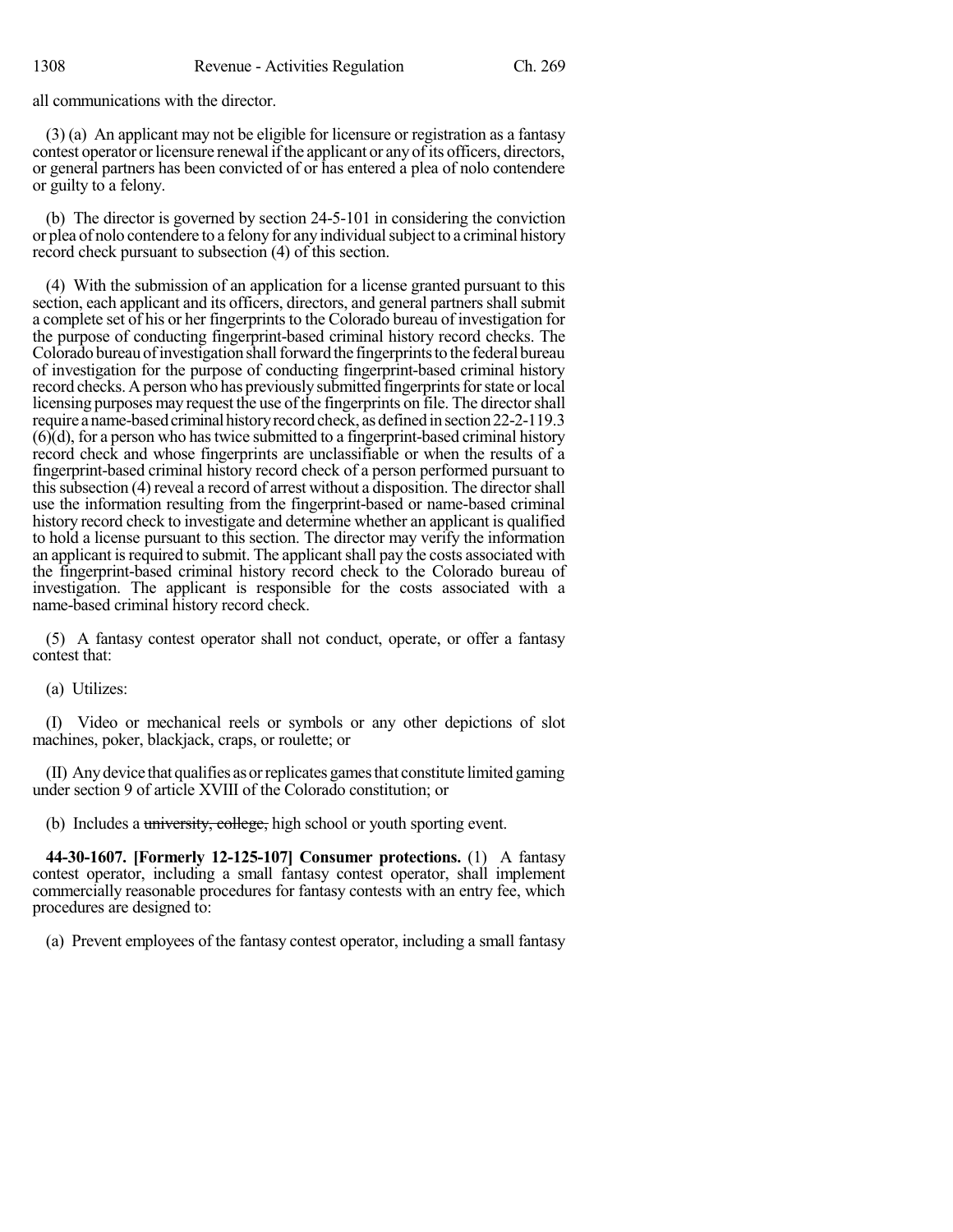contest operator, and relatives living in the same household as the employees, from competing in any fantasy contests offered by any fantasy contest operator in which the operator offers a cash prize; EXCEPT THAT ANY OF SUCH INDIVIDUALS MAY PLAY IN A PRIVATE CONTEST ON A FANTASY CONTEST PLATFORM IN WHICH THE INDIVIDUAL'S RELEVANT AFFILIATION TO THE FANTASY CONTEST OPERATOR IS DISCLOSED TO ALL OTHER PLAYERS;

(b) Prevent sharing of confidential information that could affect the fantasy contest play with third parties until the information is made publicly available;

(c) Verify that a fantasy contest player in such a fantasy contest is eighteen years of age or older;

(d) Ensure that individuals who participate or officiate in a game or contest that is the subject of such a fantasy contest will be restricted from entering such a fantasy contest that is determined, in whole or in part, on the accumulated statistical results of a teamof individualsin the game or contest in which they are a player or official;

(e) Allow individuals to restrict themselves from entering such a fantasy contest upon request and provide reasonable steps to prevent the person from entering the fantasy contests offered by the fantasy contest operator, including a small fantasy contest operator;

(f) Disclose the number of entries that a fantasy contest player may submit to each such fantasy contest, provide reasonable steps to prevent players from submitting more than the allowable number, and, in any contest involving at least one hundred one entries, not allow a player to submit more than the lesser of three percent of all entries or one hundred fifty entries;

(g) Segregate fantasy contest player funds from operational funds and maintain a reserve in the form of cash, cash equivalents, an irrevocable letter of credit, a bond, or a combination thereof, in the amount of the deposits made to the accounts of fantasy contest players for the benefit and protection of the funds held in the accounts;

(h) Distinguish highly experienced players and beginner players and ensure that highly experienced players are conspicuously identified as such to all players;

(i) Prohibit the use of scripts in fantasy contests that give a player an unfair advantage over other players and make all authorized scripts readily available to all fantasy contest players;

(j) Clearlyand conspicuously disclose allrulesthat govern its contests, including the material terms of each promotional offer at the time the offer is advertised; and

(k) Use technologically reasonable measuresto limit each fantasy contest player to one active account with that operator.

(2) A fantasy contest operator, INCLUDING A SMALL FANTASY CONTEST OPERATOR, offering fantasy contests in this state shall: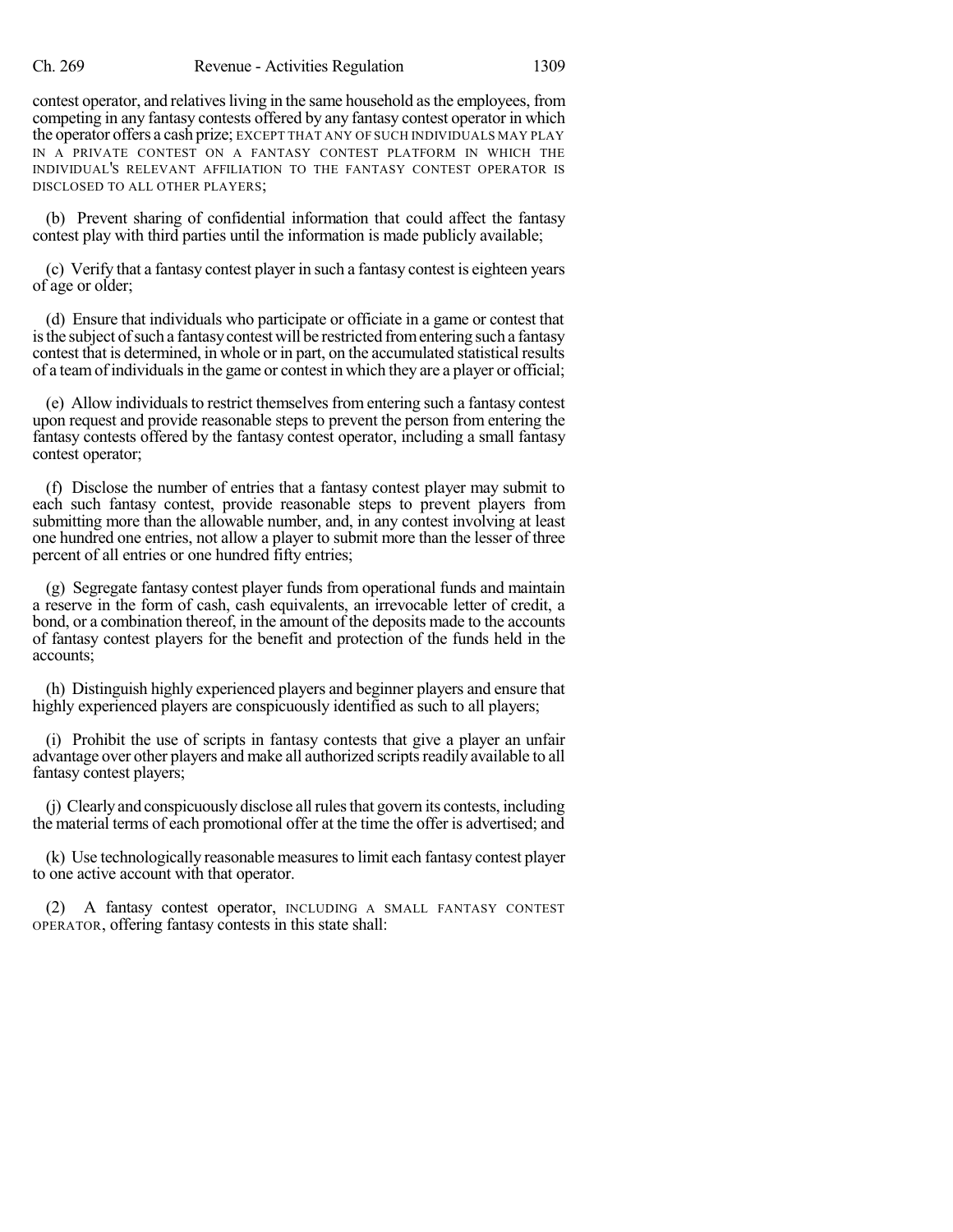(a) Contract with a third party to annually perform an independent audit, consistent with the standards established by the Public Company Accounting Oversight Board, to ensure compliance with this article 125 PART 16; and

(b) Submit the results of the audit to the director.

**44-30-1608. [Formerly 12-125-108] Duty to maintain records.** Each fantasy contest operator shall keep daily records of its operations and shall maintain the records for at least three years. The records must sufficiently detail all financial transactions to determine compliance with the requirements of this article 125 PART 16 and must be available for audit and inspection by the director during the fantasy contest operator's regular business hours.

**44-30-1609. [Formerly 12-125-109] Authorization to conduct fantasy contests.** (1) Fantasy contests are authorized and may be conducted by a fantasy contest operator at a licensed gaming establishment. as that term is defined in section  $44-30-103$  (18). A gaming retailer as that term is defined in section 44-30-103 (27), may conduct fantasy contests if the gaming retailer is licensed as a fantasy contest operator.

(2) Fantasy contests are authorized and may be conducted by a fantasy contest operator at a licensed facility at which pari-mutuel wagering, as that term is defined in section 44-32-102 (18), may occur. An operator of a class B track, as that term is defined in section 44-32-102 (3), may conduct fantasy contests if the operator is licensed as a fantasy contest operator.

(3) A fantasy contest conducted in compliance with this  $\frac{\text{article }125 \text{ PART}}{16 \text{ does}}$ not violate article 10 or 10.5 of title 18.

**44-30-1610. [Formerly 12-125-110] Grounds for discipline.** (1) The director may take disciplinary action as authorized in section  $12-20-404$  SUSPEND, REVOKE, OR REFUSE TO RENEW THE LICENSE OR REGISTRATION OF OR IMPOSE AN ADMINISTRATIVE FINE against a licensee orregistrant ifthe fantasycontest operator, including a small fantasy contest operator:

(a) Violates any order of the director, any provision of this article  $125$ , and applicable provision of article 20 of this title 12 PART 16, or the rules established under this article 125 PART 16;

(b) Fails to meet the requirements for licensure under this article  $125$  PART 16; or

(c) Usesfraud,misrepresentation, or deceit in applying for or attempting to apply for licensure or registration or otherwise in operating or offering to operate a fantasy contest.

(2) If it appears to the director, based upon credible evidence as presented in a written complaint, that a person is operating or offering to operate a fantasy contest without having obtained a registration or license, the director may issue an order to cease and desist the activity. The directorshallset forth in the order the statutes and rules alleged to have been violated, the facts alleged to have constituted the violation, and the requirement that all unauthorized practices immediately cease.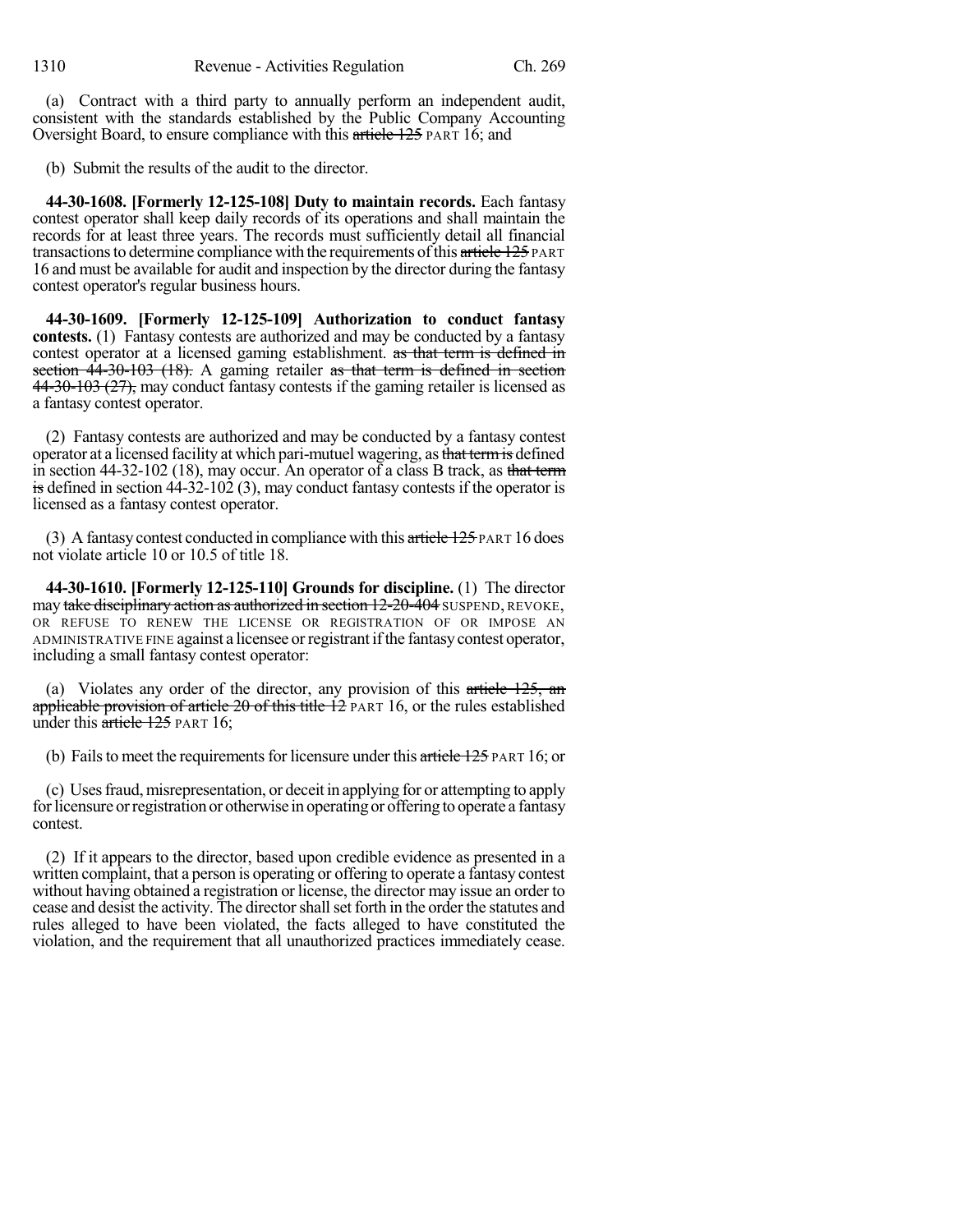Within ten days after service of the order to cease and desist pursuant to this subsection (2), the person may request a hearing on the question of whether acts or practices in violation of this article 125 PART 16 have occurred. The hearing shall be conducted pursuant to section 24-4-105.

**44-30-1611.[Formerly 12-125-111] Civilfines.**In addition to any otherremedy provided by law, a fantasy contest operator, or an employee or agent thereof, who violates this article 125 PART 16 is subject to a civil fine of not more than one thousand dollars for each such violation, which the state treasurer shall credit to the general SPORTS BETTING fund CREATED IN SECTION 44-30-1509. The director may file a civil action to collect the fine.

**44-30-1612. [Formerly 12-125-112] Applicability.** This article 125 PART 16 applies to conduct occurring on or after  $J_{\text{t}}/J_{\text{t}}$ ,  $2017$  SEPTEMBER 1, 2020.

**SECTION 3.** In Colorado Revised Statutes, 44-30-1501, **amend** (3) as follows:

**44-30-1501. Definitions- rules.**Definitions applicable tothispart15alsoappear in section 44-30-103 and article 1 of this title 44. As used in this part 15, unless the context otherwise requires:

(3) "Fantasy sports activity" means the conduct of, or participation in, a fantasy contest as defined in section  $12-125-103$  (3) 44-30-1603 (4).

**SECTION 4.** In Colorado Revised Statutes, 44-30-1509, **amend** (1), (6), and (7) as follows:

**44-30-1509. Sports betting fund - creation - rules- definitions.** (1) (a) There is hereby created, in the state treasury, the sports betting fund, referred to in this section as the "fund". The initial appropriation to the division for sports betting regulation and all subsequent revenues of the division derived from sports betting activity AND THE REGULATION OF FANTASY CONTEST OPERATORS UNDER PART 16OF THIS ARTICLE 30, including license fees, fines and penalties, and collection of the sports betting tax, shall be deposited into the fund. All expenses of the division related to sports betting AND FANTASY CONTEST regulation, including the expenses of investigation and prosecution relating to sports betting AND THE REGULATION OF FANTASY CONTEST OPERATORS, shall be paid from the fund.

(b) All money paid into the fund is continuously appropriated for the purposes of implementing this part 15 AND PART 16 OF THIS ARTICLE 30. Payment shall be made upon proper presentation of a voucher prepared by the commission in accordance with other statutes governing payments of liabilities incurred on behalf of the state and shall not be conditioned on any appropriation by the general assembly. Receipt of the payment constitutes spending authority by the division.

(6) The division shall be operated so that, after the initial state appropriation, its administration of this part 15 AND PART 16 OF THIS ARTICLE 30 is financially self-sustaining.

(7) No claim for the payment of any expense of the division relating to administering this part 15 OR PART 16 OF THIS ARTICLE 30 can be made unless it is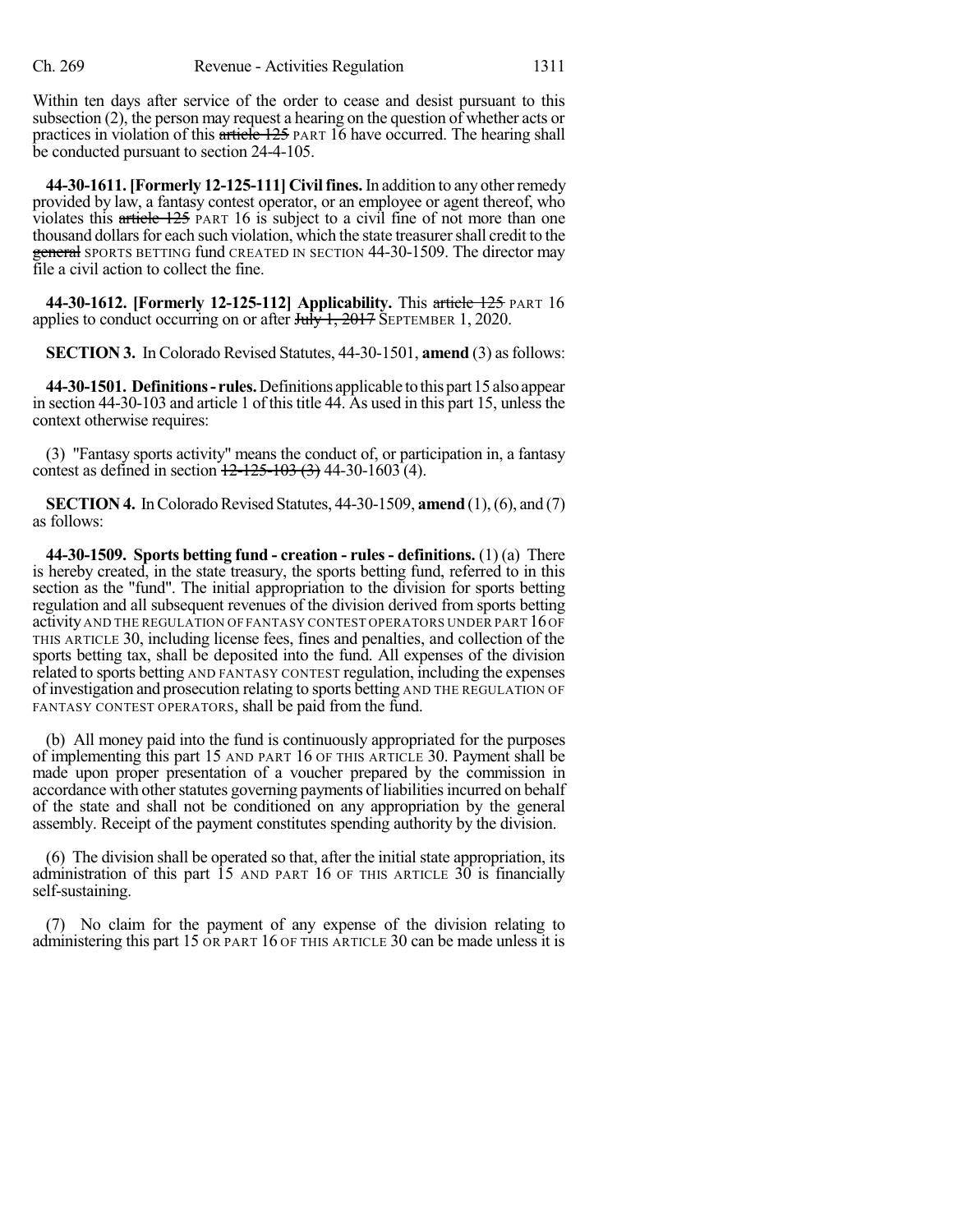against the fund. No other money of the state shall be used or obligated to pay the expenses of the division or commission related to sports betting OR FANTASY SPORTS ACTIVITY.

**SECTION 5. Repeal of relocated and nonrelocated provisionsin this act.** In Colorado Revised Statutes, **repeal** article 125 of title 12; except that 12-125-113 is not relocated.

**SECTION 6.** In Colorado Revised Statutes, 12-20-204, **repeal** (2)(b) as follows:

**12-20-204. Regulator's rule-making authority.** (2) Subsection (1) of this section does not apply to the following:

(b) Article 125 of this title 12 concerning fantasy contests;

**SECTION 7.** In Colorado Revised Statutes, 12-20-402, **amend** (4) as follows:

**12-20-402. Immunity.** (4) This section does not apply to articles  $\frac{125}{125}$ , 140, 150, and 250 of this title 12 concerning fantasy contests, nontransplant tissue banks, passenger tramways, and naturopathic doctors, respectively.

**SECTION 8.** In Colorado Revised Statutes, 12-20-404, **repeal** (1)(c)(II)(A),  $(1)(d)(II)(C), (2)(b)(I), (3)(c)(II), and (5)(b)(I)$  as follows:

**12-20-404. Disciplinary actions - regulator powers - disposition of fines.** (1) **General disciplinary authority.** If a regulator determines that an applicant, licensee, certificate holder, orregistrant has committed an act or engaged in conduct that constitutes grounds for discipline or unprofessional conduct under a part or article of this title 12 governing the particular profession or occupation, the regulator may:

(c) (II) A regulator is not authorized under this subsection  $(1)(c)$  to impose a fine on a licensee, certificate holder, or registrant regulated under the following:

## (A) Article 125 of this title 12 concerning fantasy contests;

(d)  $(II)$  A regulator is not authorized under this subsection  $(1)(d)$  to refuse to renew the license, certification, or registration of a licensee, certificate holder, or registrant regulated under the following:

(C) Article 125 of this title 12 concerning fantasy contests;

(2) **Deferral precluded.**(b) Thissubsection (2) does not apply to the following:

(I) Article 125 of this title 12 concerning fantasy contests;

(3) **Waiting periodafter revocationor surrender.**(c) Thissubsection (3) does not apply to the following:

(II) Article 125 of this title 12 concerning fantasy contests;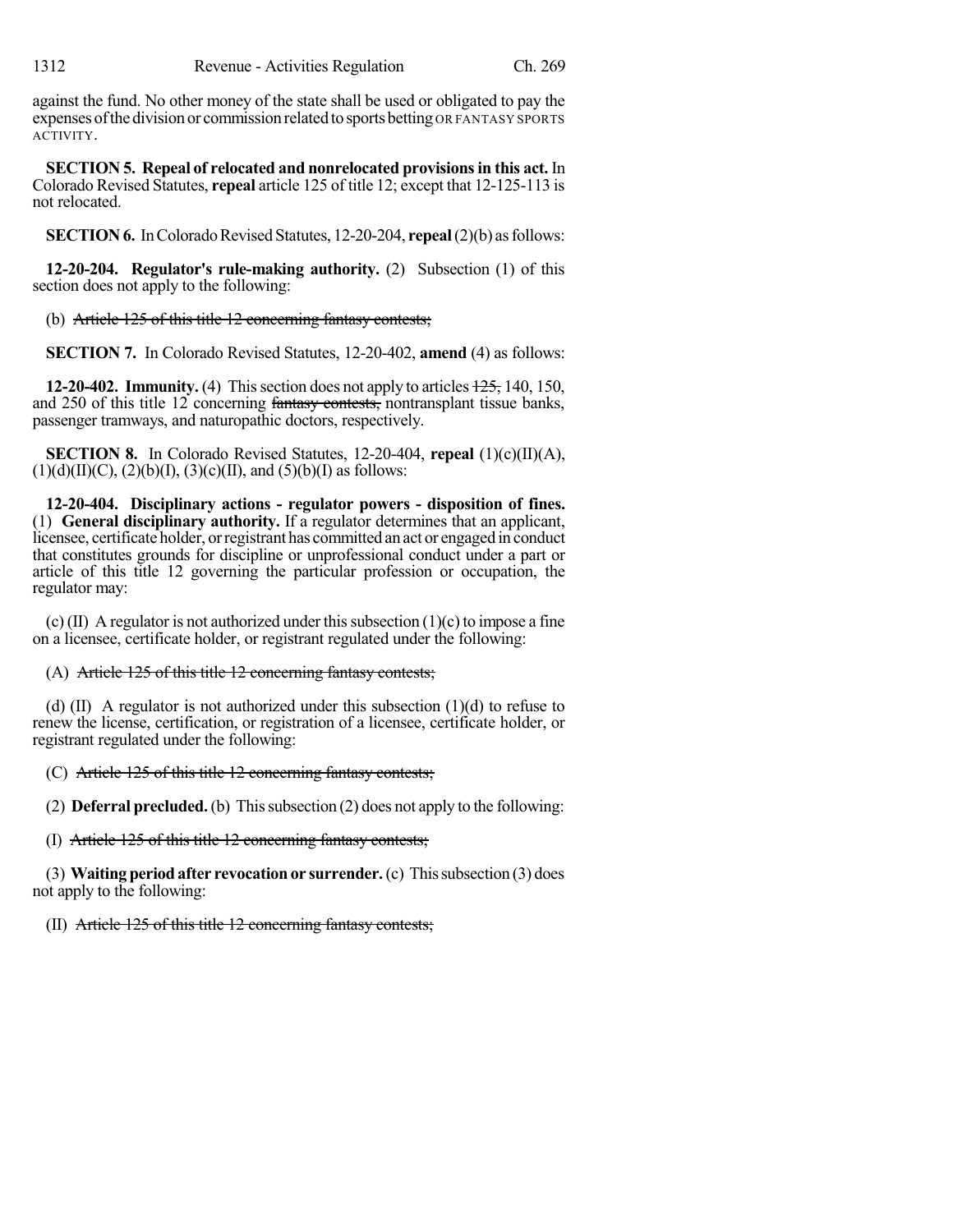(5) **Confidential letter of concern.** (b) Thissubsection (5) does not apply to the following:

## (I) Article 125 of this title 12 concerning fantasy contests;

**SECTION 9.** In Colorado Revised Statutes, 12-20-405, **amend** (6) as follows:

**12-20-405. Cease-and-desist orders.** (6) Thissection does not apply to articles 125, 140 and 150 of this title 12 concerning fantasy contests, nontransplant tissue banks and passenger tramways, respectively.

**SECTION 10.** In Colorado Revised Statutes, 12-20-406, **repeal** (3)(c) as follows:

**12-20-406. Injunctive relief.** (3) This section does not apply to the following:

(c) Article 125 of this title 12 concerning fantasy contests;

**SECTION 11.** In Colorado Revised Statutes, 12-20-408, **repeal** (2)(a) as follows:

**12-20-408. Judicial review.** (2) A district court of competent jurisdiction has initial jurisdiction to review all final actions and orders of a regulator that are subject to judicial review and shall conduct the judicial review proceedings in accordance with section 24-4-106 (3) for the following:

(a) Article 125 of this title 12 concerning fantasy contests;

**SECTION 12.** In Colorado Revised Statutes, 44-30-203, **amend** (2) introductory portion; and **add** (2)(a.5) as follows:

**44-30-203. Director - qualification - powers and duties.** (2) In addition to the duties imposed upon the director elsewhere in this part 2 and in part 15 PARTS 15 AND 16 of this article 30, the director shall:

(a.5) SUPERVISE AND ADMINISTER THE REGULATION OF FANTASY CONTEST OPERATORS IN ACCORDANCE WITH PART 16 OF THIS ARTICLE 30, INCLUDING THE ESTABLISHMENT OF FEES FOR REGISTRATION OF SMALL FANTASY CONTEST OPERATORS UNDER SECTION 44-30-1605 AND FEES FOR LICENSING, RENEWAL, AND REINSTATEMENT OF LICENSES OF FANTASY CONTEST OPERATORS UNDER SECTION 44-30-1606;

**SECTION 13. Appropriation - adjustment to the 2020 long bill.** To implement this act, the cash funds appropriation from the division of professions and occupations cash fund created in section 12-20-105 (3), C.R.S., made in the annual general appropriation act for the 2020-21 state fiscal year to the department of regulatory agencies for use by the division of professions and occupations is decreased by \$11,252, and the related FTE is decreased by 0.2 FTE.